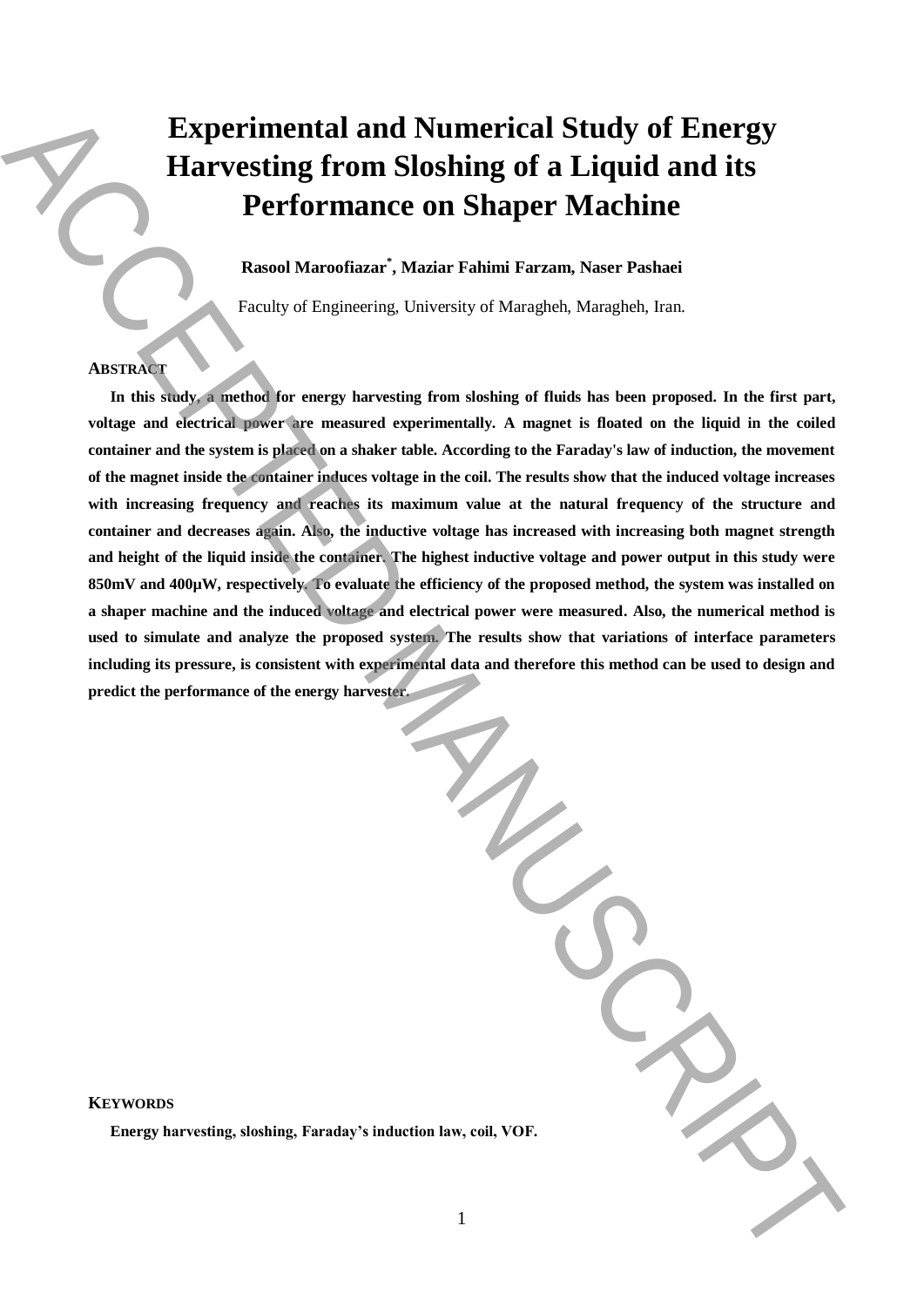## **1. Introduction**

Energy harvesting is the process by which energy is harvested and stored from external sources such as solar, thermal, wind and kinetic energy and used for small, wireless devices, such as those in wearable electronics and wireless sensor networks. Therefore, an energy harvester can be used both to charge existing batteries and to replace them, which will ultimately increase the life of the system [1,2]. Mechanical vibrations are among the most important sources of energy that exist in various systems and devices and are usually unused [3,4]. Various methods have been proposed to extract energy from mechanical vibrations, including electromagnetic, piezoelectric, and electrostatic [5]. Among the methods of energy harvesting from vibrations, the electromagnetic method has several advantages [6]. **Learny installed on its control of the system installed on its control of the system in the system in the system in the system in the system in the system in the system in the system in the system in the system in the sy** 

The previous studies show that the using ferrofluids in the sloshing phenomenon is suitable for energy harvesting, but this method is not without its drawbacks. Nanoparticles deposition and their absorption to the magnets are the main disadvantages of those systems. In this paper, a method has been proposed for energy harvesting from mechanical vibrations by using ordinary liquid sloshing. In this method, the magnet is floated on the surface of the liquid and the liquid container is wrapped by copper wire. In the second part, numerical modeling has been used to analyze and predict the performance of the proposed system.

#### **2. Materials and Methods**

The schematic of the proposed system for energy harvesting is shown in Fig. 1. The liquid is poured into the container at different heights and a magnet is floated on it. In this study, the effect of different parameters on the energy harvesting from the proposed system has been investigated. Output parameters are: induced voltage in the coil and harvested electrical power. The input parameters and their range of changes are given in Table 1.



**Fig. 1. Schematic diagram of the proposed system**

The energy harvesting of the proposed system is based on the oscillations of the interface between the two fluids and the movements of the magnet relative to the coil, which ultimately induces voltage in the coil according to Faraday's law of induction. Therefore, it is expected that parameters related to the interface such as pressure, can be used as a parameter to predict the performance of this system. The reason for this is that the greater the fluctuations in the interface, the more energy we should expect. For this purpose, in this study, numerical modeling has been used to simulate fluid sloshing

|  |  | Table 1. Effective parameters in this study |  |  |
|--|--|---------------------------------------------|--|--|
|--|--|---------------------------------------------|--|--|

| parameter | h/L        | Magnet<br>strength<br>(G) | Frequency<br>(Hz) | Electrical<br>resistance |
|-----------|------------|---------------------------|-------------------|--------------------------|
| values    | 02<br>0.25 | 0.05<br>0.1               | $1 - 3$           | 147                      |
|           | 0 3        | 0.15                      |                   | 819                      |

#### **3. Results and Discussion**

The effect of magnet strength and electrical resistance on harvested power is shown in Fig. 2. The values of *B* and *R* in this figure is given in Table 1.





It is observed that the highest power harvested in each state is related to the resonant frequency of the system, and between the first and second resonant frequencies, first decreases and then increases the power. Also, with increasing magnet strength, we see an increase in energy harvesting. The important point of this figure is the higher power output with smaller electrical resistance, which is consistent with the data in previous articles, including references [7,8]. The physical reason for this finding is that the electrical resistance is higher than the resistance of the coil itself, which reduces the electrical power.

To evaluate the performance of the system, the harvester was installed on a shaper machine and the harvested energy was measured in different modes of operation of this machine. The shaper machine and the